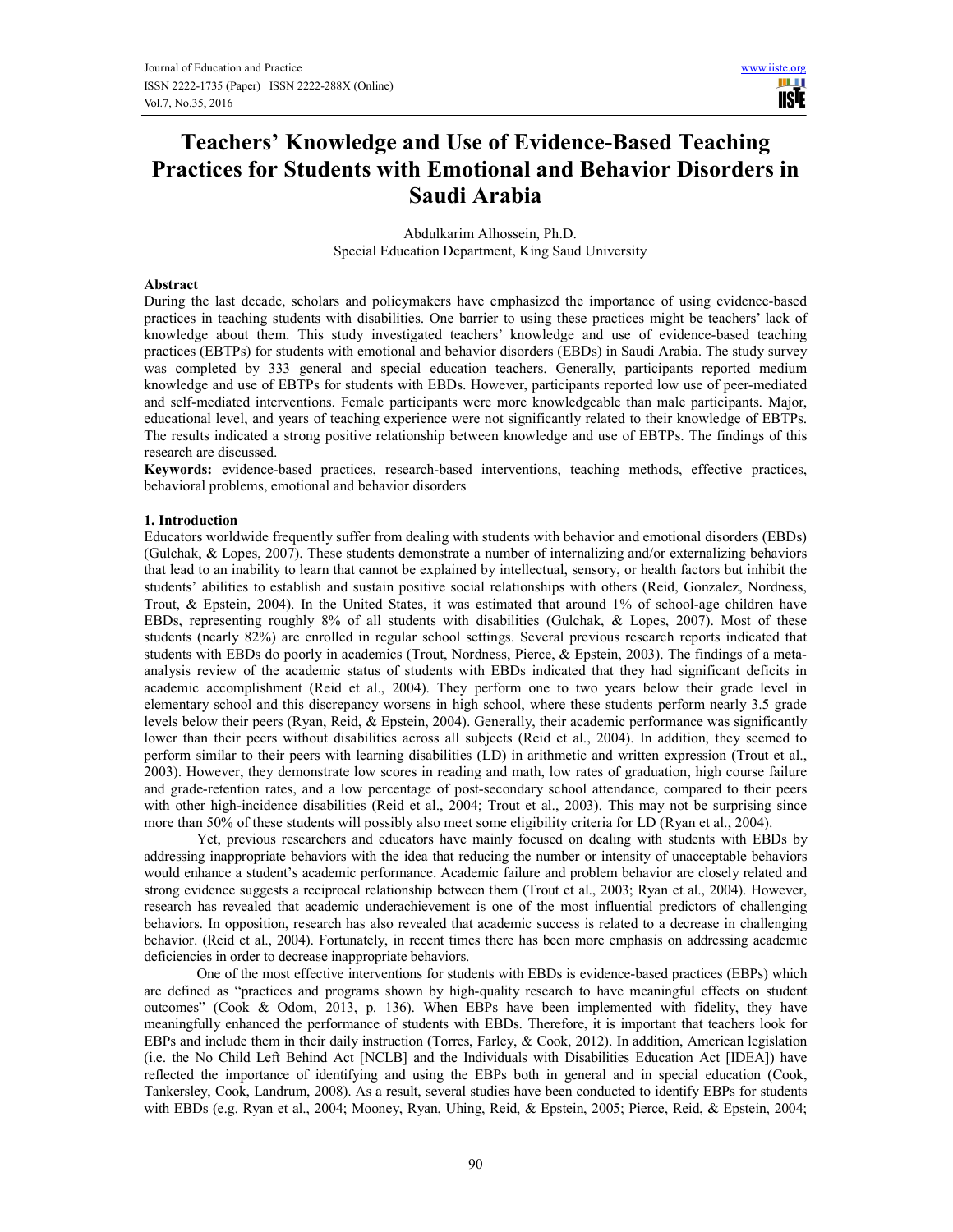Ryan, Pierce, & Mooney, 2008). Generally, these interventions can be divided into three groups: (a) studentmediated, (b) teacher-mediated, and (c) peer-mediated (Ryan et al., 2004). Previous studies found that peermediated interventions and teacher-mediated interventions were successful across all academic content areas (Ryan et al., 2004; Pierce et al., 2004) and grade levels (Ryan et al., 2004) for students with EBDs. The evidence suggested that self-mediated interventions largely resulted in positive effects on academic outcomes for these students (Mooney et al., 2005).

However, research-to-practice gaps were noted. Identifying EBPs is a means to bridge this gap, but there is not enough evidence to suggest the gap has been meaningfully minimized (Cook & Odom, 2013). The researchto-practice gap is especially problematic in the field of special education since highly effective teaching practices assist students with EBDs to reach their potential. (Cook et al., 2014). However, special educators have reported using ineffective instructional interventions with comparable or greater frequency than some research-based interventions (Cook & Odom, 2013). Previous research indicated that elementary special education teachers adopt new interventions without considering whether they are research-based (Test, Kemp-Inman, Diegelmann, Hitt, & Bethune, 2015). Using instructional interventions that lack an empirical basis might be related to disappointing outcomes of special education services (Burns, & Ysseldyke, 2009).

Researchers suggested several barriers to implementing EBPs exist in schools. First, teachers mistrust educational research and believe that it cannot inform them about teaching effectively (Burns, & Ysseldyke, 2009; Hornby, Gable, & Evans, 2013). In addition, teachers do not have easy access to research. Educators may prefer informal sources of information to identify instructional practices instead of using research (Burns, & Ysseldyke, 2009). Experienced teachers and existing practices in schools are seen as the most important sources of information about how to teach effectively (Hornby et al., 2013). Teachers also lack time to look for EBPs and have limited knowledge regarding them (Cook & Odom, 2013). Previous research suggested that improving teachers' knowledge, attitudes, and beliefs about EBPs could increase implementation of EBPs in school (Jones, 2009).

Previous researchers studied teachers' knowledge and use of EBPs. For example, Burns and Ysseldyke (2009) studied the reported use of EBPs in teaching students with disabilities by surveying special educators and school psychologists to investigate the prevalence of these practices in special education. The results indicated that direct instruction (i.e. EBP) was often used in special education whereas the perceptual-motor training (i.e. nonevidence-based practices) was rarely used. Nevertheless, some non-evidence-based practices, such as modality instruction and social skills training, were reportedly occasionally used. Special educators reported using these practices with about the same frequency as they used applied behavior analysis (i.e. EBP). Stormont, Reinke, and Herman (2011a) examined whether special and general education teachers can identify evidence-based and nonevidence-based behavior practices for students with EBDs, and how several teachers' characteristics are related to selecting EBPs. The results revealed that the majority of participants agreed or strongly agreed that the practices indeed are evidence-based for decreasing behavior problems. Overall, general education teachers had lower agreement ratings for evidence-based practices and higher agreement ratings for non-evidence-based practices than did special education teachers. In addition, general education teachers reported less confidence in their intervention selections. An undergraduate level of education was related to higher agreement ratings for non-evidence-based practices than was a graduate level. In a similar study, Stormont, Reinke, and Herman (2011b) investigated the knowledge of general educators regarding 10 evidence-based behavioral interventions for children with emotional and behavioral problems. Overall, participants had not heard of 90% of these interventions. Positive behavioral interventions and supports were the only evidence-based behavioral interventions that 78% of participants recognized.

Yet, there are now a few research projects about teachers' knowledge of EBPs for students with EBDs. Previous research focused mainly on evidence-based behavioral interventions for these students and ignored evidence-based teaching practices (EBTPs). The literature review revealed no study of this issue had been conducted in Saudi Arabia. In addition, Test et al., (2015) indicated that teachers may express strong support for using research-based interventions, but rarely implement these practices in their classrooms. Therefore, the current study was conducted to measure teachers' knowledge and use of EBTPs in school and the relationships between them. This study tried to answer the following research questions: What is the teachers' level of knowledge and use of EBTPs for students with EBDs? Are there significant differences in teachers' knowledge of EBTPs for students with EBDs based on gender, major (i.e. special education vs. general education), educational level, and years of teaching experience? Is there a significant relationship between knowledge and use of EBTPs for students with EBDs?

#### 2. Method

# 2.1 Participants

In this study, 333 participants (72% male, 23% female) completed a survey measuring teachers' knowledge and use of EBTPs for students with EBDs. Of these participants, 47% and 53% respectively were certified in general education or special education. Participating teachers' teaching experience ranged from less than five years to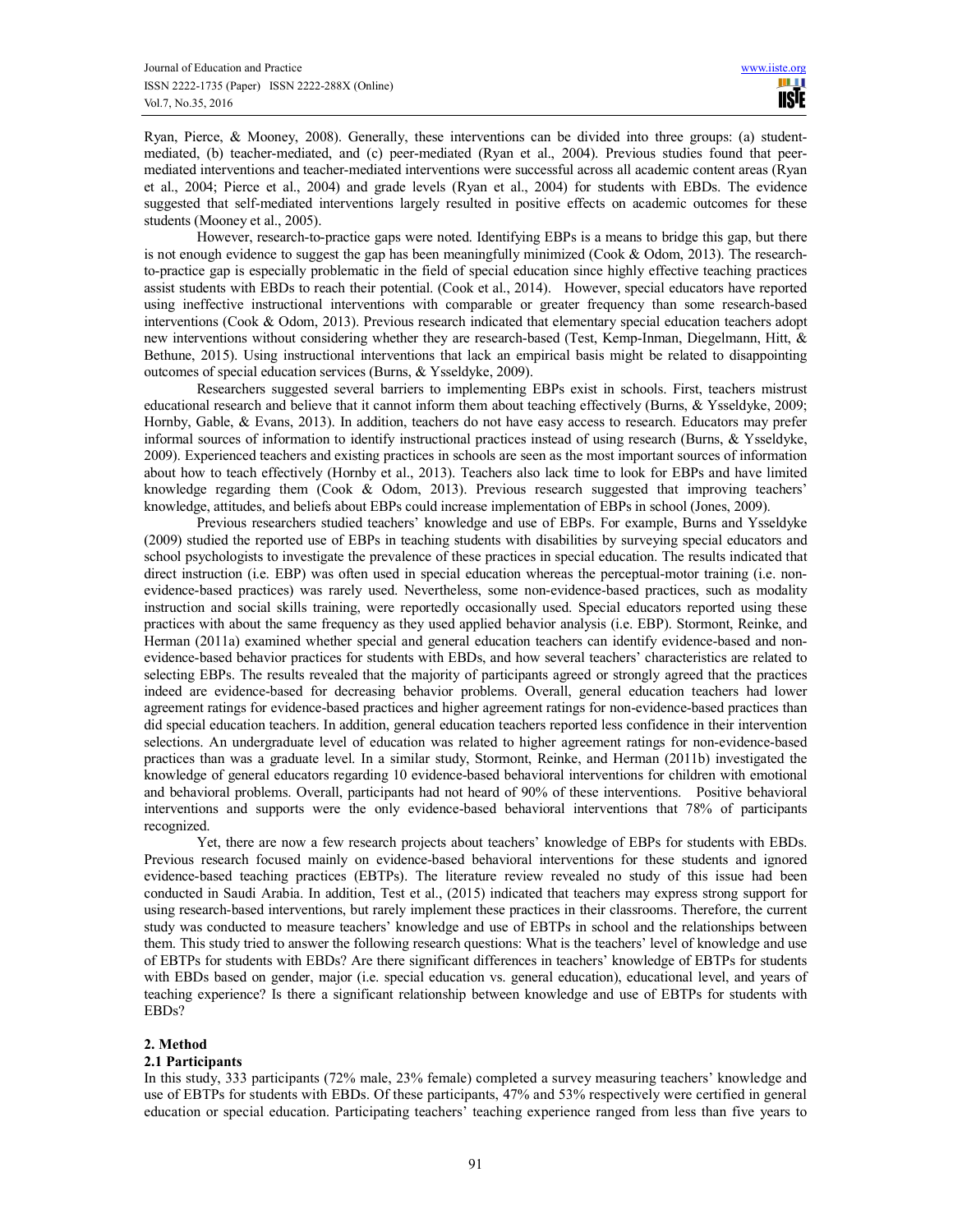more than ten years, with the majority of participants (71%) with more than five years of teaching experience. With regard to participants' level of education, a few (4%) of those who responded had associate degrees, and most (81%) had completed bachelor's degrees whereas 15% had master's degrees or above. Table 1 demonstrates the frequencies and percentages of participants' demographic information. Table 1. Participant Characteristics.

| Variables  | Levels            |               |         | Major   | Total |
|------------|-------------------|---------------|---------|---------|-------|
|            |                   |               | Ge. Ed. | Sp. Ed. |       |
|            |                   | $\mathbf n$   | 113     | 127     | 240   |
|            | Male              | $\frac{0}{0}$ | 47      | 53      | 100   |
| Gender     |                   | n             | 43      | 50      | 93    |
|            | Female            | $\frac{0}{0}$ | 46      | 54      | 100   |
|            |                   | n             | 29      | 64      | 93    |
|            | Less than 5 years | $\frac{0}{0}$ | 31      | 69      | 100   |
| Teaching   | Between 5 and 10  | $\mathbf n$   | 51      | 68      | 119   |
| experience | years             | $\%$          | 43      | 57      | 100   |
|            | More than 10      | $\mathsf{n}$  | 76      | 45      | 121   |
|            | years             | $\%$          | 63      | 37      | 100   |
|            |                   | n             | 12      | 2       | 14    |
|            | Associate         | $\frac{0}{0}$ | 86      | 14      | 100   |
| Level of   | Bachelor          | $\mathsf{n}$  | 121     | 149     | 270   |
| Education  |                   | $\frac{0}{0}$ | 45      | 55      | 100   |
|            | Master and        | $\mathbf n$   | 23      | 26      | 49    |
|            | above             | $\frac{0}{0}$ | 47      | 53      | 100   |
|            |                   | n             | 156     | 177     | 333   |
|            | Total             | $\frac{0}{0}$ | 47      | 53      | 100   |

# 2.2 Measures

Participants were asked to fill out a package of surveys requiring approximately 10-15 minutes. The package contained measures of teachers' demographic characteristics, knowledge, and use of EBTPs for students with EBDs. It included the following measures:

The Demographic Information Survey. Participants were asked to respond to a series of demographic questions by choosing the options that described their gender, major (i.e., general or special education), years of teaching experience, and highest level of education.

Knowledge and Use of EPTBs Survey (KUEBTPS). Survey item development was based on a literature review of recent study findings on EBTPs for students with EBDs (Ryan et al., 2004; Mooney et al., 2005; Pierce et al., 2004; Ryan et al., 2008). The KUEBTPS measured two different categories -- knowledge and use of EPTBs and contained 35 items and 3 parts: peer-mediated interventions, self-mediated interventions, and teachermediated interventions. Each part included several EBTPs with brief definitions. For example, in part one (i.e. peer-mediated interventions), participants were asked to rate their level of knowledge and use of peer assessment, defined as using peers "to assess the products or outcomes of learning of other students of similar status" (Ryan et al., 2004, p.332). Participants rated their level of knowledge and use by selecting high (4 points), medium (3 points), low (2 points), or none (1 point), in which high scores indicated greater knowledge and use of EBTPs. The face and content validity was established based on feedback from several expert faculty members in the Special Education Department at King Saud University. The faculty members verified that the survey items were important to assess teachers' knowledge and use of EBTPs for students with EBDs. In addition, the coefficient alphas for each category (knowledge and use) demonstrated high internal consistency reliability, with estimates of .95 for knowledge of EBTPs and .936 for use of EBTPs. Consequently, the KUEBTPS could be a valid and reliable survey for assessing the knowledge and use of EBTPs for students with EBDs.

# 2.3 Procedures

Several schools were selected in Riyadh, Saudi Arabia. Then, the special or general education teachers were contacted to distribute and collect the surveys at each site. Participants were given the study package that included the Demographic Information Survey and the Knowledge and Use of EBTPs Survey. A cover page gave participants general information about the current study and provided instructions for filling out the surveys. The next pages included survey items. Participants were informed that their participation in the study was confidential and voluntary. Of the 400 distributed surveys, 380 were returned. Of these, 47 were not used because of significant missing data, resulting in an overall usable response rate of 83%.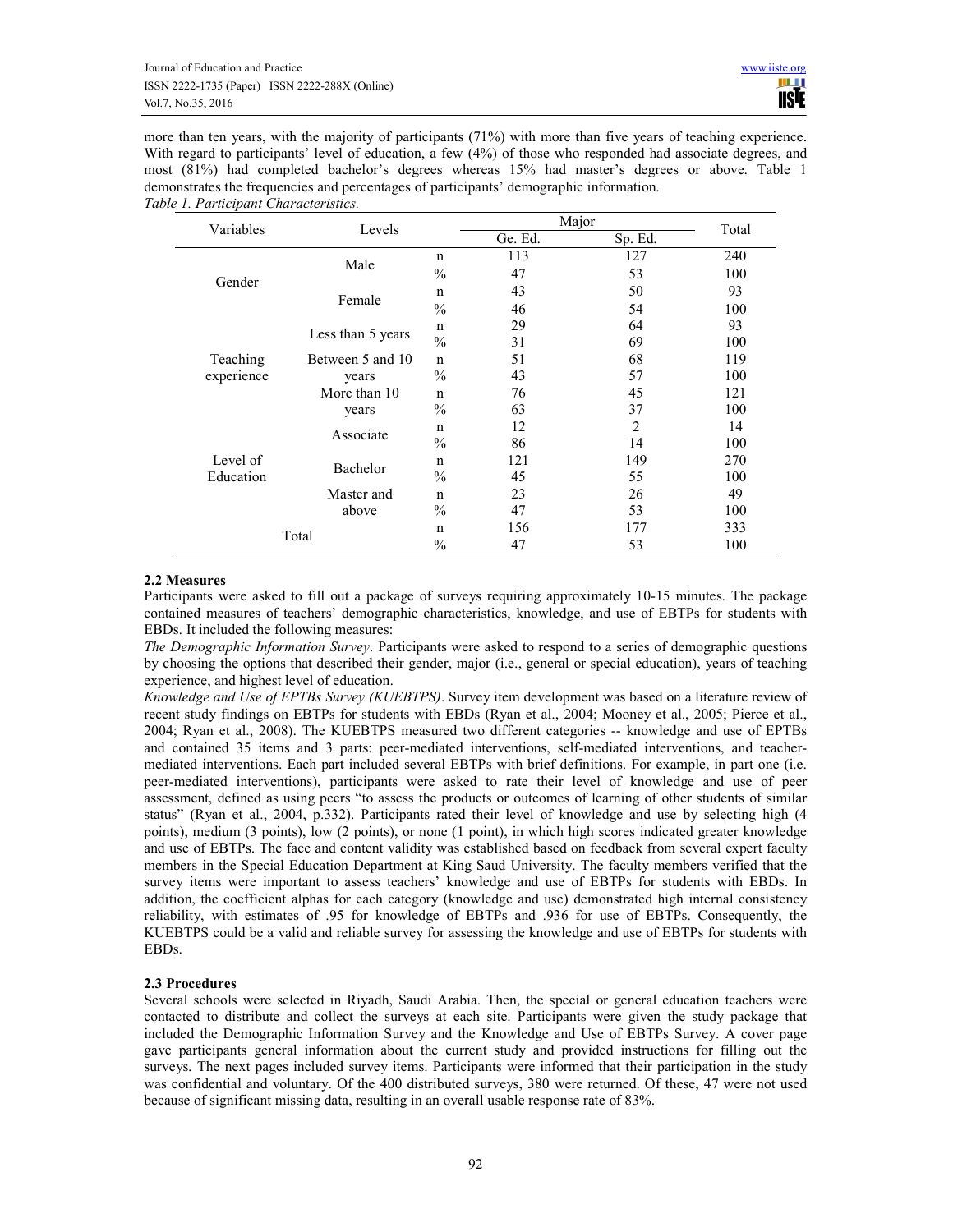# 2.4 Data Analysis

Data were analyzed using Statistical Package of Social Science for Windows Version 22. Descriptive statistics (i.e., mean scores and standard deviation [SD]) and three inferential statistics were used to answer the research questions. The mean scores and SD were used to find the knowledge and use of EBTPs for students with EBDs. The intention was to use two independent sample t-tests, ANOVA, and Pearson correlation; however, the statistical assumptions for these tests were violated. Therefore, the nonparametric tests (i.e. Mann-Whitney test, Kruskal-Wallis test, and Spearman's rank order) were used. A Mann-Whitney test was conducted to assess the differences between two groups (i.e. male vs. female; special education vs. general education). The differences between level of education and years of teaching experience were examined using the Kruskal-Wallis test. The Spearman's rank order was used to assess the association between the knowledge and use of EBTPs. All statistical analyses were conducted at an alpha level of 0.05.

# 3. Results

Table 2 displays the mean scores and SD of participant ratings of knowledge and use for each EBTP, the three types of the teaching interventions, and for all items. The mean scores of knowledge of EBTPs ranged from 2.58 to 3.20 with a mean score of 2.96 and a SD of .57. As for the mean scores of use of EBTPs, the results indicated that they ranged from 2.16 to 3.09 with a mean score of 2.69 and a SD of .54. This revealed that participants had medium knowledge and use of EBTPs. In addition, participants demonstrated medium knowledge and use of EBTPs regardless of the types of teaching interventions (i.e. peer-mediated, self-mediated, and teachermediated) with the exception that participants indicated a low use of peer-mediated and self-mediated interventions ( $M = 2.15$ ;  $\overline{M} = 2.45$ ). The most commonly known EBTPs across the three types of interventions stated by participants were modeling, rehearsal, and feedback ( $M = 3.20$ ), verbalizing math problems ( $M = 3.16$ ), token reinforcement system ( $M = 3.15$ ), cooperative learning and incorporating student interest ( $M = 3.14$ ), and trial-and-error versus time delay  $(M = 3.13)$ . The most commonly used EBTPs across the three types of interventions indicated by participants were modeling, rehearsal, and feedback ( $M = 3.09$ ), token reinforcement system ( $M = 3.05$ ), trial-and-error versus time delay ( $M = 3.04$ ), incorporating student interest ( $M = 2.99$ ), and sequential prompting  $(M = 2.97)$ . This would suggest that modeling, rehearsal, and feedback, token reinforcement system, incorporating student interest, and trial-and-error versus time delay were the most commonly known and used EBTPs among participants. All these practices were from the teacher-mediated interventions category.

The other research questions assessed differences in participants' knowledge of EBTPs based on several variables. Table 3 shows the results of the Mann-Whitney test, which indicated that the gender of participants did significantly relate to their knowledge of EBTPs. Female participants ( $Mdn = 3.19$ ) had more knowledge of EBTPs than male participants did (Mdn = 2.94),  $U = 6745$ ,  $p = .000$ ,  $r = .31$ . This difference was medium.

Table 4 shows the results of the Mann-Whitney test, which indicated that the major of participants did not significantly relate to their knowledge of EBTPs,  $U = 13099$ ,  $p = .420$ ,  $r = .04$ .

Table 5 shows the results of the Kruskal-Wallis test, which indicated that the years of teaching experience of participants did not significantly relate to their knowledge of EBTPs,  $\gamma$ 2(2) = 5.242, p = 0.073.

Table 6 shows the results of the Kruskal-Wallis test, which indicated that the educational level of participants did not significantly relate to their knowledge of EBTPs,  $\chi$ 2(2) = .327, p = 0.849.

Finally, the results indicated that the correlation coefficient ( $\rho = .624$ ,  $p = .000$ ) was statistically significant. There was a strong positive relationship between the knowledge of EBTPs and the use of these practices,  $\rho$  (331)  $= .624, p = .000.$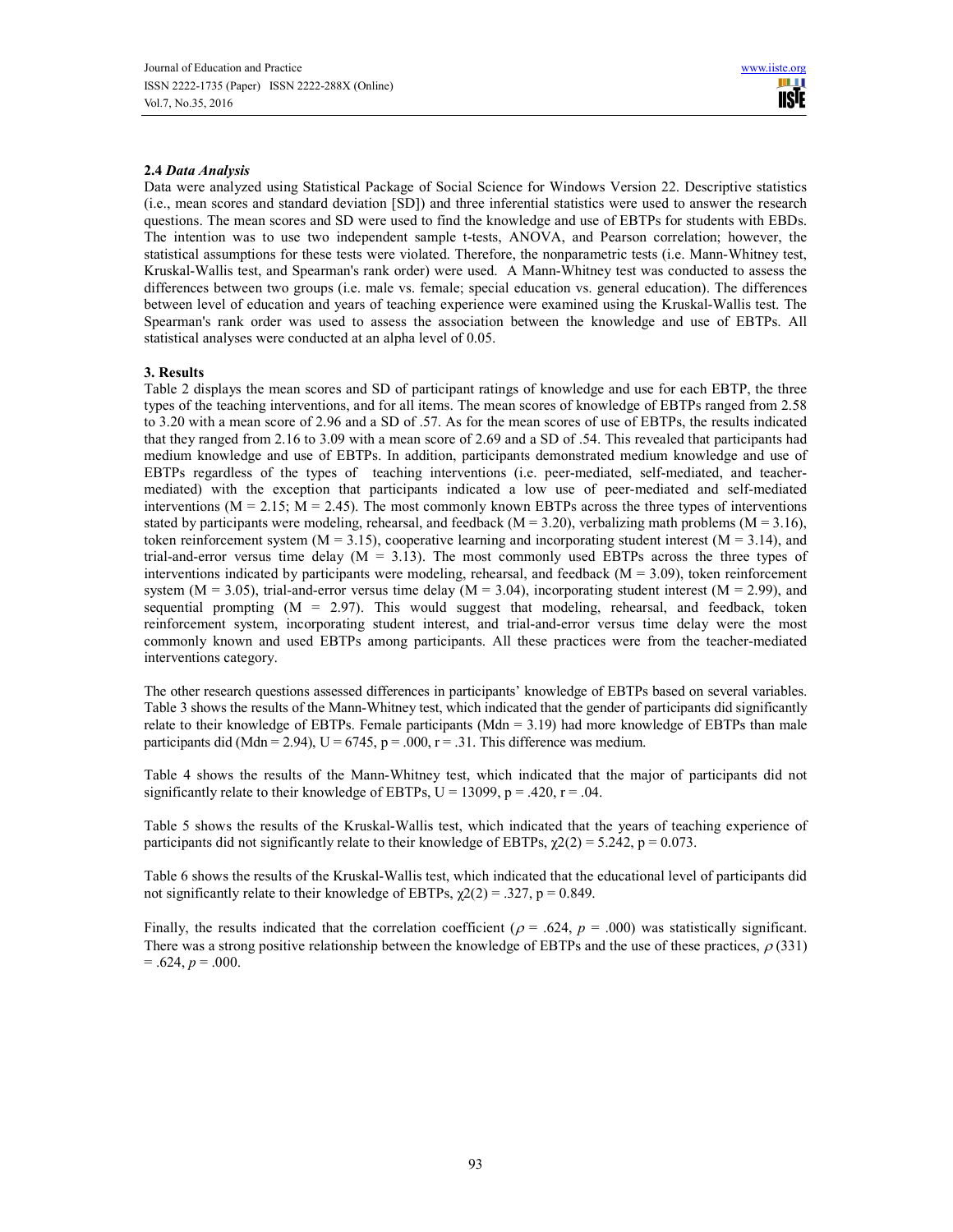| Table 2. Mean and SD of knowledge and use of EBTPs |  |  |
|----------------------------------------------------|--|--|
|                                                    |  |  |

| <b>Evidence-based Teaching Practices</b>           | Knowledge |                 |      | Use             |
|----------------------------------------------------|-----------|-----------------|------|-----------------|
| Peer-Mediated Interventions                        | M         | <b>SD</b>       | M    | <b>SD</b>       |
| Class-wide peer tutoring (CWPT)                    | 3.01      | .784            | 2.54 | .862            |
| Cooperative learning.                              | 3.14      | .849            | 2.67 | .894            |
| Cross-age tutoring                                 | 2.75      | .952            | 2.16 | .917            |
| Peer tutoring.                                     | 3.06      | .873            | 2.54 | .971            |
| Peer-assisted learning strategies                  | 3.09      | .807            | 2.59 | .952            |
| Peer assessment                                    | 2.77      | .962            | 2.29 | .971            |
| Peer modeling                                      | 2.89      | .912            | 2.50 | .990            |
| Peer reinforcement                                 | 2.84      | .899            | 2.45 | .976            |
| Total Knowledge for category 1                     | 2.94      | .656            | 2.15 | .613            |
| Self-mediated interventions                        | M         | ${\rm SD}$      | M    | ${\rm SD}$      |
| Self-monitoring                                    | 2.73      | .943            | 2.39 | .962            |
| Self-evaluation                                    | 2.86      | .949            | 2.56 | .967            |
| Self-instruction                                   | 2.77      | .915            | 2.39 | .965            |
| Goal setting                                       | 2.58      | .936            | 2.29 | .967            |
| Strategy instruction                               | 2.94      | .910            | 2.64 | .955            |
| Total Knowledge for category 2                     | 2.77      | .771            | 2.45 | .776            |
| Teacher-mediated interventions                     | M         | $\overline{SD}$ | M    | $\overline{SD}$ |
| Verbalizing math problems.                         | 3.16      | .864            | 2.93 | .894            |
| Cubicles                                           | 2.82      | 1.06            | 2.47 | 1.11            |
| Structured academic tasks                          | 3.11      | .874            | 2.88 | .920            |
| Modeling, rehearsal, and feedback                  | 3.20      | .825            | 3.09 | .811            |
| Adjusting task difficulty                          | 3.06      | .836            | 2.90 | .876            |
| Previewing                                         | 2.87      | .877            | 2.71 | .871            |
| Sequential prompting                               | 3.12      | .815            | 2.97 | .869            |
| Mnemonic instruction                               | 3.04      | .877            | 2.92 | .857            |
| Taped words and drill instruction                  | 2.61      | .956            | 2.27 | .949            |
| Trial-and-error versus time delay                  | 3.13      | .829            | 3.04 | .853            |
| Intertrial interval duration                       | 2.94      | .883            | 2.72 | .904            |
| Incorporating student interest                     | 3.14      | .848            | 2.99 | .868            |
| Teacher versus child control of choice of task and | 3.09      | .840            | 2.90 | .853            |
| reinforcement                                      |           |                 |      |                 |
| Token reinforcement system                         | 3.15      | .885            | 3.05 | .892            |
| Use of free time                                   | 3.06      | .829            | 2.92 | .829            |
| Academic contracting                               | 2.98      | .941            | 2.74 | .981            |
| Written feedback                                   | 2.98      | .880            | 2.86 | .892            |
| Bonus contingency in token program                 | 3.02      | .857            | 2.88 | .895            |
| Total knowledge for category 3                     | 3.02      | .592            | 2.85 | .566            |
| Total knowledge for all                            | 2.96      | .567            | 2.69 | .539            |

|  |  |  | Table 3. Results of Mann-Whitney U Tests Related to Knowledge of EBTPs by Gender |
|--|--|--|----------------------------------------------------------------------------------|
|  |  |  |                                                                                  |

| Gender      | N   | Mean rank | Sum of Rank |      |      |             |
|-------------|-----|-----------|-------------|------|------|-------------|
| Male        | 240 | 148.60    | 35665       | 6745 | .000 | $\sim$<br>. |
| -<br>Female | 02  | 214.47    | 19946       |      |      |             |
|             |     |           |             |      |      |             |

Table 4. Results of Mann-Whitney U Tests Related to Knowledge of EBTPs by Major

| .                           | .<br>. | .<br>.    | .           | .     |     |     |
|-----------------------------|--------|-----------|-------------|-------|-----|-----|
| Maior                       |        | Mean rank | Sum of Rank |       |     |     |
| <b>Teneral</b><br>Education | 156    | 162.47    | 25345       | 13099 | 420 | .04 |
| Special Education           |        | 70.99     | 30266       |       |     |     |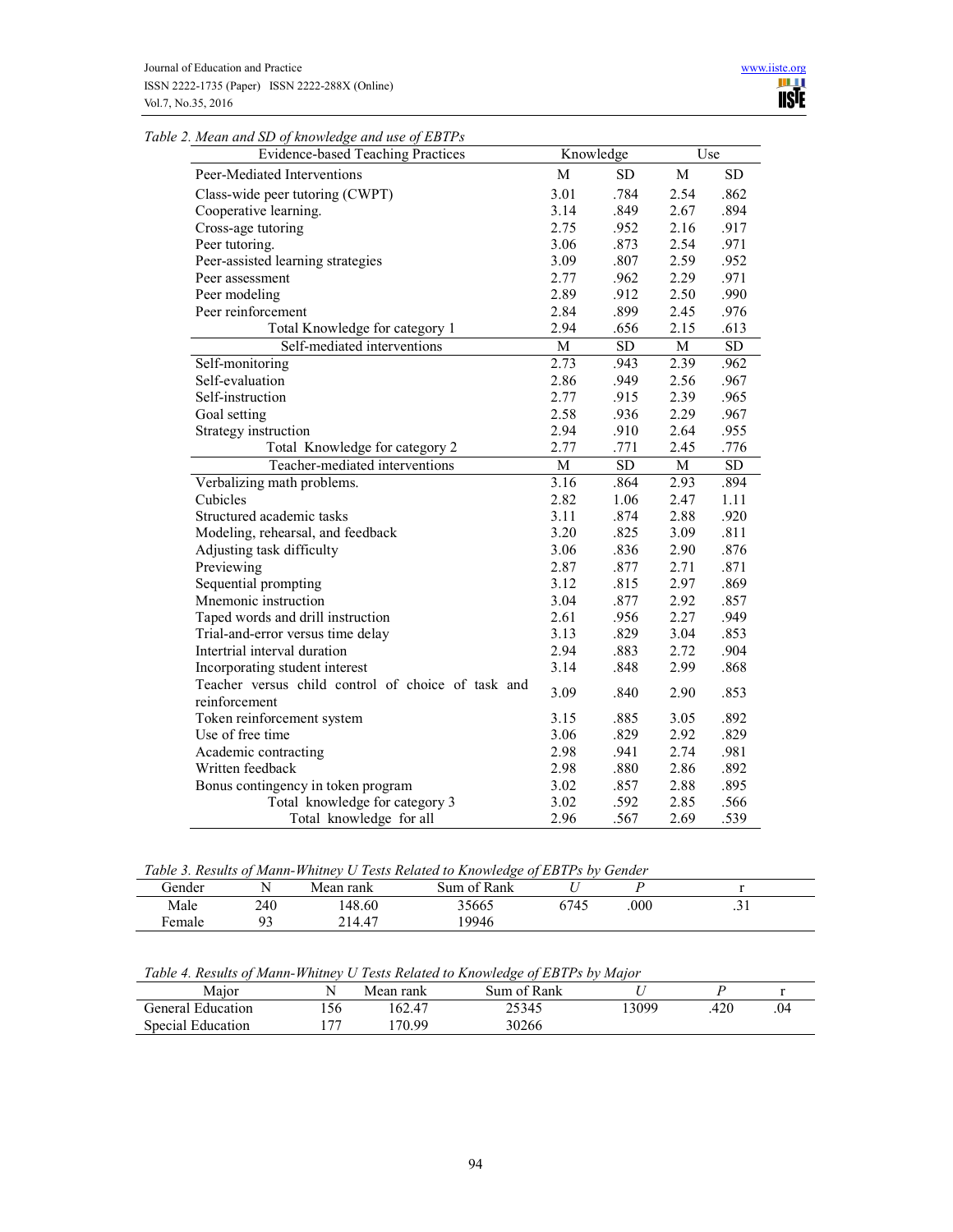| Years of teaching experience                                                                                    |     | Mean rank | $\mathbf{Y}^{\mathcal{L}}$ |      |
|-----------------------------------------------------------------------------------------------------------------|-----|-----------|----------------------------|------|
| Less than 5 years                                                                                               | 93  | 183.94    | 5.242                      | .073 |
| Between 5 and 10 years                                                                                          | 119 | 167.42    |                            |      |
| More than 10 years                                                                                              | 121 | 153.57    |                            |      |
|                                                                                                                 |     |           |                            |      |
| Table 6. Results of Kruskal-Wallis Test Related to Knowledge of EBTPs by Educational level<br>Educational level | N   | Mean rank | $X^2$                      | P    |
| Associate                                                                                                       | 14  | 161.29    | .327                       | .849 |
| Bachelor                                                                                                        | 270 | 168.46    |                            |      |

 $T_{\text{ref}}$   $W_{\text{eff}}$   $T_{\text{ref}}$   $P_{\text{ref}}$   $P_{\text{ref}}$  and to  $V_{\text{ref}}$  and  $T_{\text{ref}}$   $T_{\text{ref}}$   $T_{\text{ref}}$ 

# 4. Discussion

The purpose of the current study was to measure and identify differences among participants regarding their knowledge and use of EBTPs for students with EBDs in Saudi Arabia. There were 333 general and special education teachers who participated in the study. The first finding indicated that, overall, participants had medium knowledge and use of EBTPs for students with EBDs. This differed from other research findings in the literature that found participants had high knowledge of EBPs for students with disabilities (Paynter, Keen, 2015; Stormont et al., 2011a). It also conflicted with another study, which found participants had never heard of 90% of a list of evidence-based interventions for students with emotional and behavioral problems (Stormont et al., 2011b).

Although participants revealed medium knowledge of EBTPs across the three types of teaching interventions, the results indicated low reported use by participants of peer-mediated and self-mediated interventions. A possible reason for this finding is that the teachers might prefer evidence-based interventions mediated by them over other interventions mediated by others. They might think that interventions mediated by teachers could result in higher outcomes for their students and also could save the teachers time and effort since they were not required to observe the intervention implemented by targeted students or peers and provide feedback about their implementations. Moreover, the results indicated that participants know and use some EBTPs more than others. For example, modeling, rehearsal, and feedback were the most known and used EBTPs. The majority of participants know and use a token reinforcement system, incorporating student interest, trial-and-error versus time delay, and sequential prompting.

The finding of the group comparisons on knowledge of EBTPs indicated that female teachers were more knowledgeable than male teachers were. This finding could be important since there is single-gender education in Saudi Arabia, with female teachers educated in separate colleges and teaching in separate schools. This might suggest that female teacher education programs pay more attention to EBTPs and might have in-service programs allocated to improving female teachers in this area. Another explanation could be that female teachers are better prepared and encouraged regarding EBTPs than are male teachers.

Contrary to the previous results, the major of participants did not significantly relate to their knowledge of EBTPs. Surprisingly, no significant differences were found between special and general education teachers. This finding is inconsistent with previous research that found special education teachers were more knowledgeable than general education teachers were (Stormont, 2011a). This may be explained by assuming that most of the interventions are taught in teacher education programs and in-service training programs both for general and for special education to teach typical students and students with disabilities. For instance, a token reinforcement system, cooperative learning, and peer touring are usually taught for pre-service and in-service teachers regardless of their majors and they are encouraged to use them with their students. As a result, both special and general education teachers have similar knowledge about these practices.

The results indicated that the educational level of participants did not significantly relate to their knowledge of EBTPs. This result is supported by previous research conducted by Stormont (2011a) who found no significant association between educational level and identifying EBPs. A possible explanation for this is that undergraduate and graduate programs provide courses that focus on EBPs and how to implement them in classrooms.

Years of teaching experience was not significantly related to teachers' knowledge of EBTPs. Novice teachers and teachers with extensive teaching experience had similar knowledge of EBTPs. This might be related to the fact that in-service teacher training and teacher education programs informed participants regarding EBTPs and improved their knowledge. Therefore, they have similar knowledge. Spending years in teaching may not improve teachers' knowledge regarding EBTPs unless they had been exposed to training in this area and had tried some EBTPs and found them effective on students' performance.

Finally, the results revealed a strong relationship between knowledge of EBTPs and the use of these practices. Participants with high knowledge of EBTPs reported high use of these interventions in their classrooms.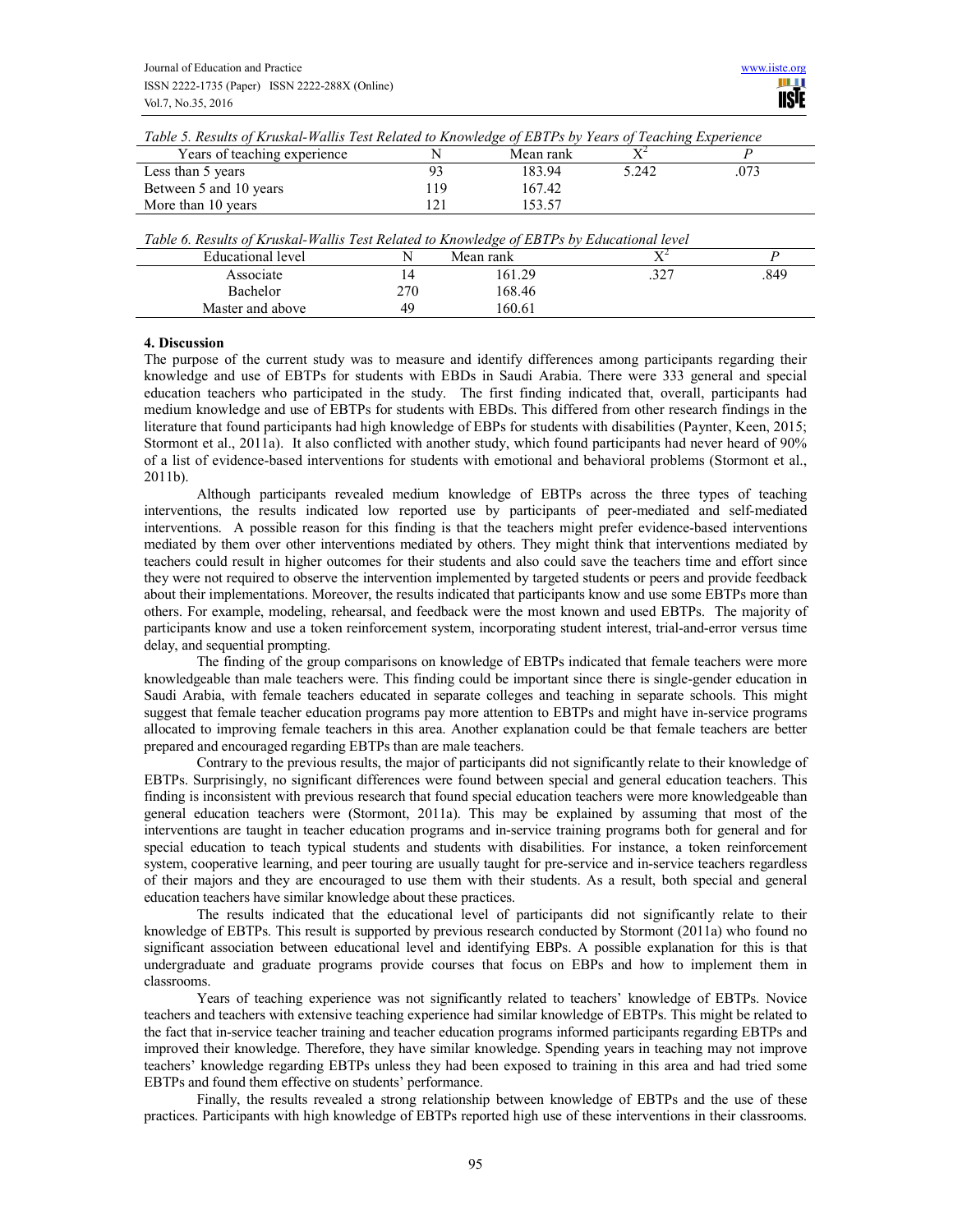This finding is consistent with previous research that found a significant association between knowledge and use of EBPs for students with autism (Paynter, Keen, 2015). One possible reason is that participants use only EBTPs that they know well and know their effectiveness with their students. However, this study measured reported knowledge and use of EBTPs. Therefore, the results may not reflect actual knowledge and use of these practices. Indeed, some participants stated that they know and use them when in fact they may have misunderstood and rarely use them in their classrooms. Teachers may know general information about the practices and use them, but the intervention fidelity might be questionable.

# 5. Implication

The results suggested that male participants had lower knowledge and use of EBTPs and there was a significant relationship between knowledge and use of EBTPs. This may highlight the importance of increasing the knowledge of EBTPs for pre- and in-service teachers. Male teacher preparation programs should particularly include more information about EBTPs so male teachers' knowledge and use would be increased. When teachers know more about EBTPs, they use them in the classroom. Teacher education programs should focus on offering courses that give students opportunities to learn these practices and implement them with real students. Individual schools and school districts should also hold more training sessions that inform teachers about EBTPs and how to identify and use these practices. According to Zentall and Javorsky (2007), in-service training programs are useful in preparing educators for including students with behavior problems. Jones and Chronis-Tuscano (2008) found that in-service training programs improved teachers' knowledge and use of evidencebased behavior methods. Moreover, there should be manuals for EBTPs that assist teachers in identifying these practices. Such manuals should define each practice, explain the importance of using that practice, and list materials that teachers need to implement the practices.

In addition to pre-service and in-service training programs, Jones (2009) found that teachers use the Internet as a major source for finding and using instructional strategies and it is the only source for improving the teaching of some teachers. Thus, professionals and authorities may use the Internet to develop trustworthy websites to disseminate EBTPs in order to close the gap between research and practice (Test et al., 2015). Trusted websites can increase teachers' knowledge and use of EBTPs. Little and King (2008) indicated that online modules assisted pre-service and in-service teachers in implementing EBTPs in their classrooms. Trusted websites should include brief and detailed information about EBTPs that would assist teachers in selecting and using these practices. Using pictures and video clips that show how to implement EBTPs could facilitate teachers' implementation and increase the fidelity of implementation. Websites can also have discussion boards so that teachers can share their experiences regarding implementation of EBTPs in the classroom and support each other. The sites could also include materials or forms that teachers may need to use some EBTPs.

Finally, it was obvious that teachers know and use teacher-mediated interventions more than other types. This would suggest that teachers should be provided more information to increase their knowledge about peermediated and self-mediated interventions. Increasing teachers' knowledge about this type of interventions would help teachers use these practices in their classrooms. Pre-service and in-service training programs should pay more attention to the importance of using peers and self-management strategies in teaching students with special needs.

#### 6. Limitations and Future Research

The current study revealed vital findings regarding the knowledge and use of EBTPs for students with EBDs in Saudi Arabia. Nevertheless, there are limitations to the results of this study. First, the participants were teachers selected from only one city. This limits the results and may not generalize to other teachers in different cities in Saudi Arabia nor other professionals working with students with EBDs. While the participants were selected from only one city, they were selected from the capital city of Saudi Arabia and therefore could be a representative sample of Saudi teachers since residents in the capital city come from different cultures and backgrounds across the country. However, future research replicating the current study should include participants from different fields and from numerous cities across the nation. It might explore the parents' knowledge and use of EBTPs for their children with EBDs.

A second limitation of this study was that participants voluntarily completed the survey. This may have led to participants with more knowledge and use regarding EBTPs for their children with EBDs than other teachers who did not complete the survey. Moreover, this study did not use different methods to collect data from participants. In fact, the results of the study reflected the self-reported knowledge and use of EBTPs of the participants, which might not reflect the actual behavior of participants in the classroom. Some participants may have reported high use of the interventions, but actually rarely use them. With this in mind, future research may consider using classroom observations to see what actual practices are used and assess the intervention fidelity. Interviews with participants may identify barriers to use of EBTPs and facilitate their implementation in the classroom. Finally, future research could examine the effect of in-service training programs on the knowledge and use of EBTPs.